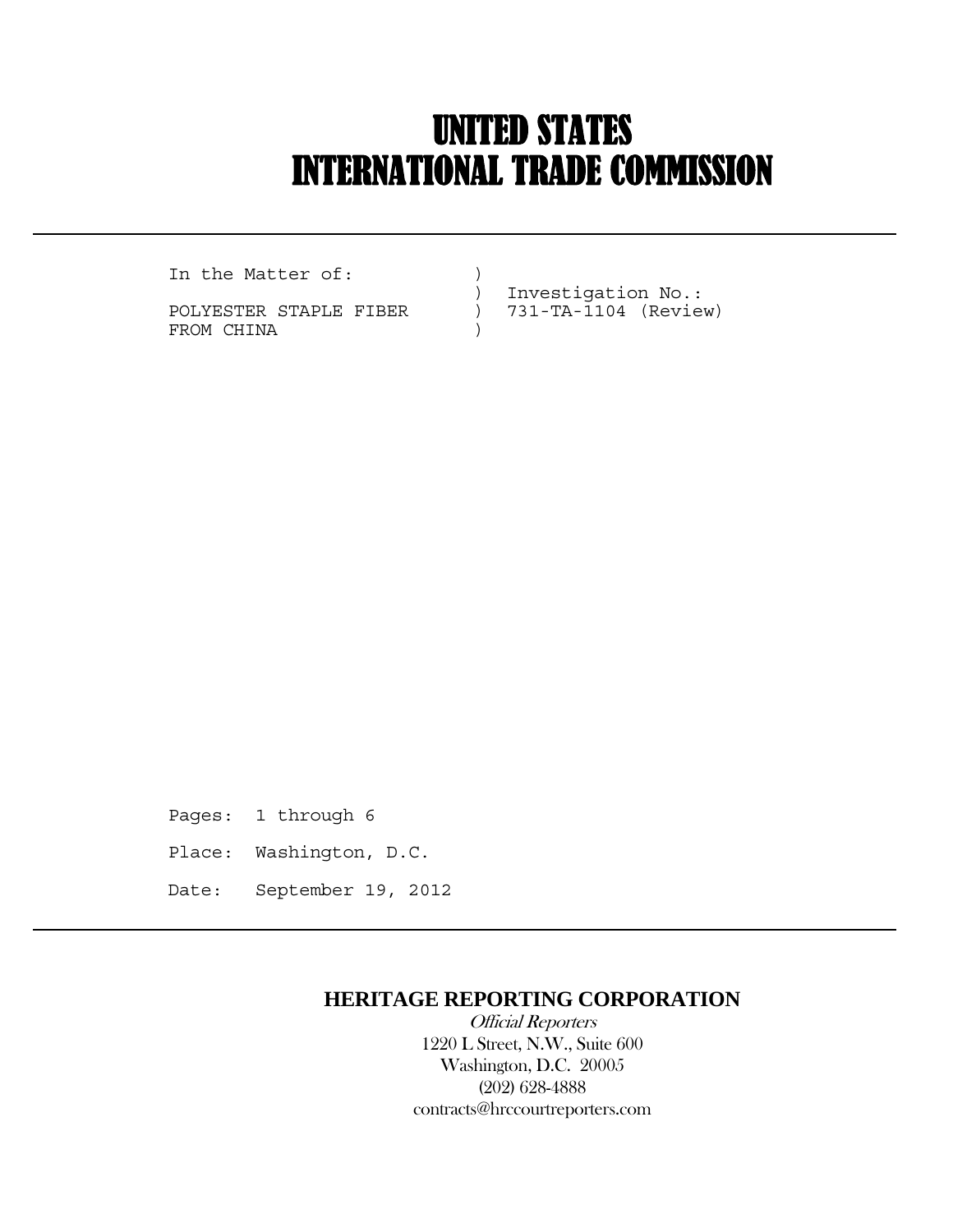#### THE UNITED STATES INTERNATIONAL TRADE COMMISSION

| In the Matter of:      |                          |
|------------------------|--------------------------|
|                        | Investigation No.:       |
| POLYESTER STAPLE FIBER | $) 731-TA-1104$ (Review) |
| FROM CHINA             |                          |
|                        |                          |
|                        |                          |

 Wednesday, September 19, 2012

 Main Hearing Room U.S. International Trade Commission 500 E Street, S.W. Washington, D.C.

 The Commission meeting commenced, pursuant to Notice, at 12:58 p.m., before the Commissioners of the United States International Trade Commission, the Honorable IRVING A.

WILLIAMSON, Chairman, presiding.

APPEARANCES:

On behalf of the International Trade Commission:

Commissioners:

 IRVING A. WILLIAMSON, CHAIRMAN DANIEL R. PEARSON, COMMISSIONER (Via Telephone) SHARA L. ARANOFF, COMMISSIONER DEAN A. PINKERT, COMMISSIONER DAVID S. JOHANSON, COMMISSIONER

 LISA R. BARTON, ACTING SECRETARY TO THE COMMISSION SHARON BELLAMY, HEARINGS AND MEETINGS ASSISTANT

Staff:

 JOANNA LO, INVESTIGATOR JACKIE JONES, INTERNATIONAL TRADE ANALYST DAVID GOLDFINE, ATTORNEY ELIZABETH HAINES, SUPERVISORY INVESTIGATOR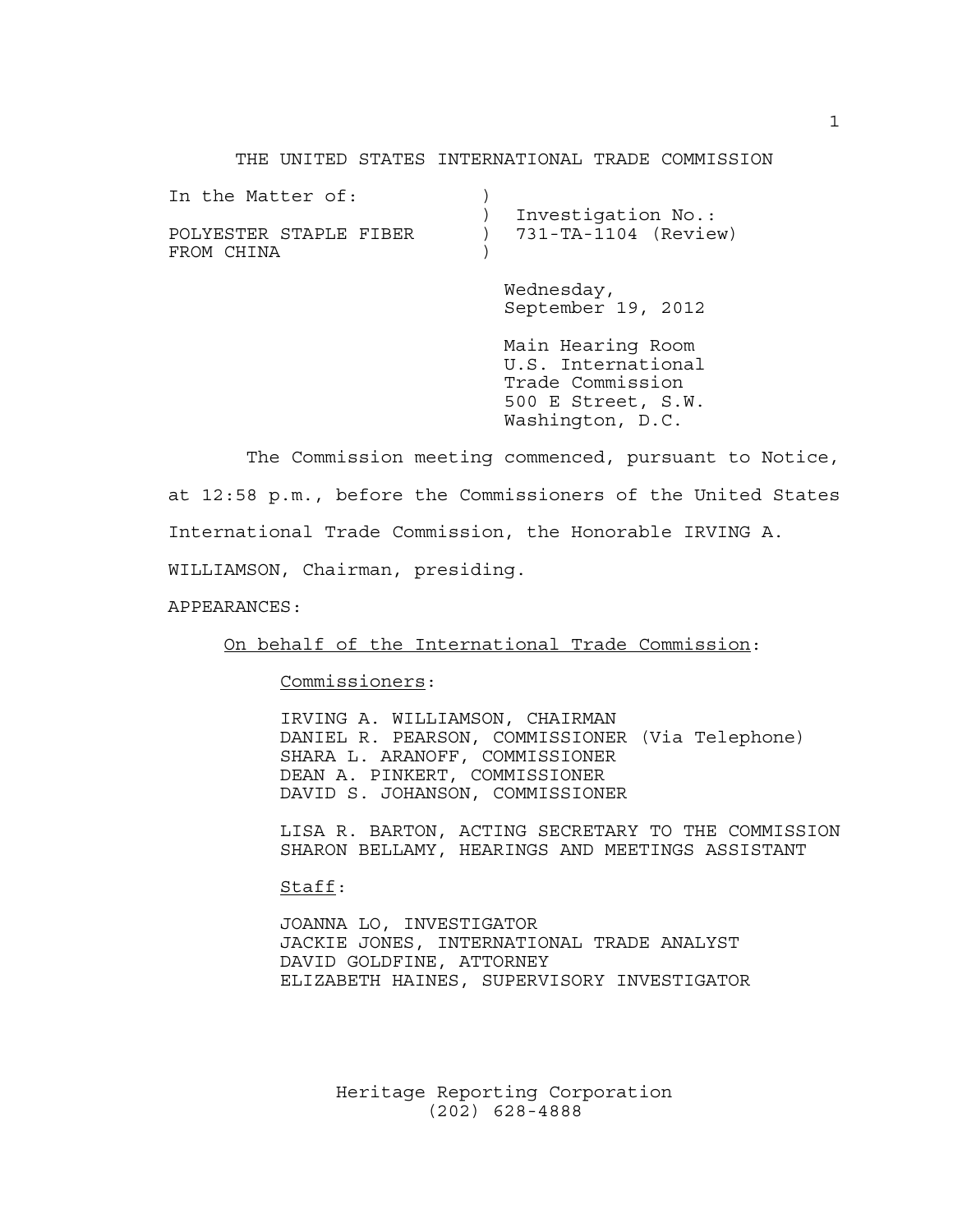## I N D E X

| AGENDA FOR FUTURE MEETING:  NONE                                              |      |  |
|-------------------------------------------------------------------------------|------|--|
| MINUTES: NONE                                                                 |      |  |
| RATIFICATION LIST: NONE                                                       |      |  |
| VOTE IN INV. NO. 731-TA-1104 (REVIEW),<br>(POLYESTER STAPLE FIBER FROM CHINA) |      |  |
| OUTSTANDING ACTION JACKETS:                                                   | NONE |  |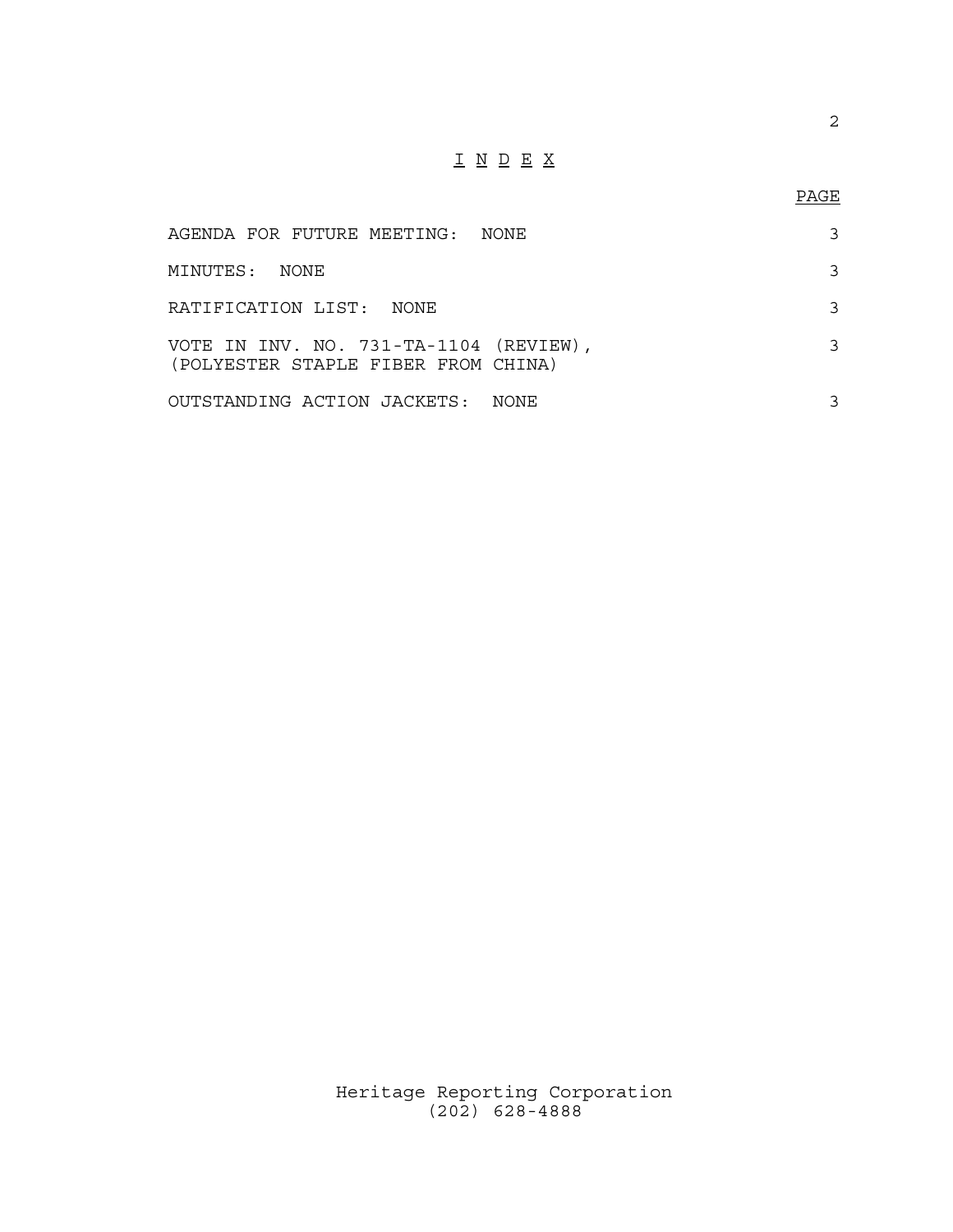1 P R O C E E D I N G S 2 (12:58 p.m.) 3 CHAIRMAN WILLIAMSON: This meeting of the 4 U.S. International Trade Commission will now come to 5 order. 6 Welcome to Commissioner Pearson, who is 7 participating by telephone. Are you there? 8 MS. BARTON: Commissioner Pearson? 9 COMMISSIONER PEARSON: Yes. I can hear you. 10 CHAIRMAN WILLIAMSON: Thank you. 11 Okay. I understand that there are no 12 agendas for future meetings or outstanding action 13 jackets to consider. 14 Next we turn to the vote in Investigation 15 No. 731-TA-1104 (Review)(Polyester Staple Fiber From 16 China). 17 Welcome to Ms. Haines and the staff who 18 participated in this investigation. 19 Are there any questions for the staff? 20 (No response.) 21 CHAIRMAN WILLIAMSON: Are there any 22 additions or corrections to the staff report? 23 MS. HAINES: Elizabeth Haines. A revision 24 to the staff report is contained in Memo INV-KK-092. 25 CHAIRMAN WILLIAMSON: Thank you.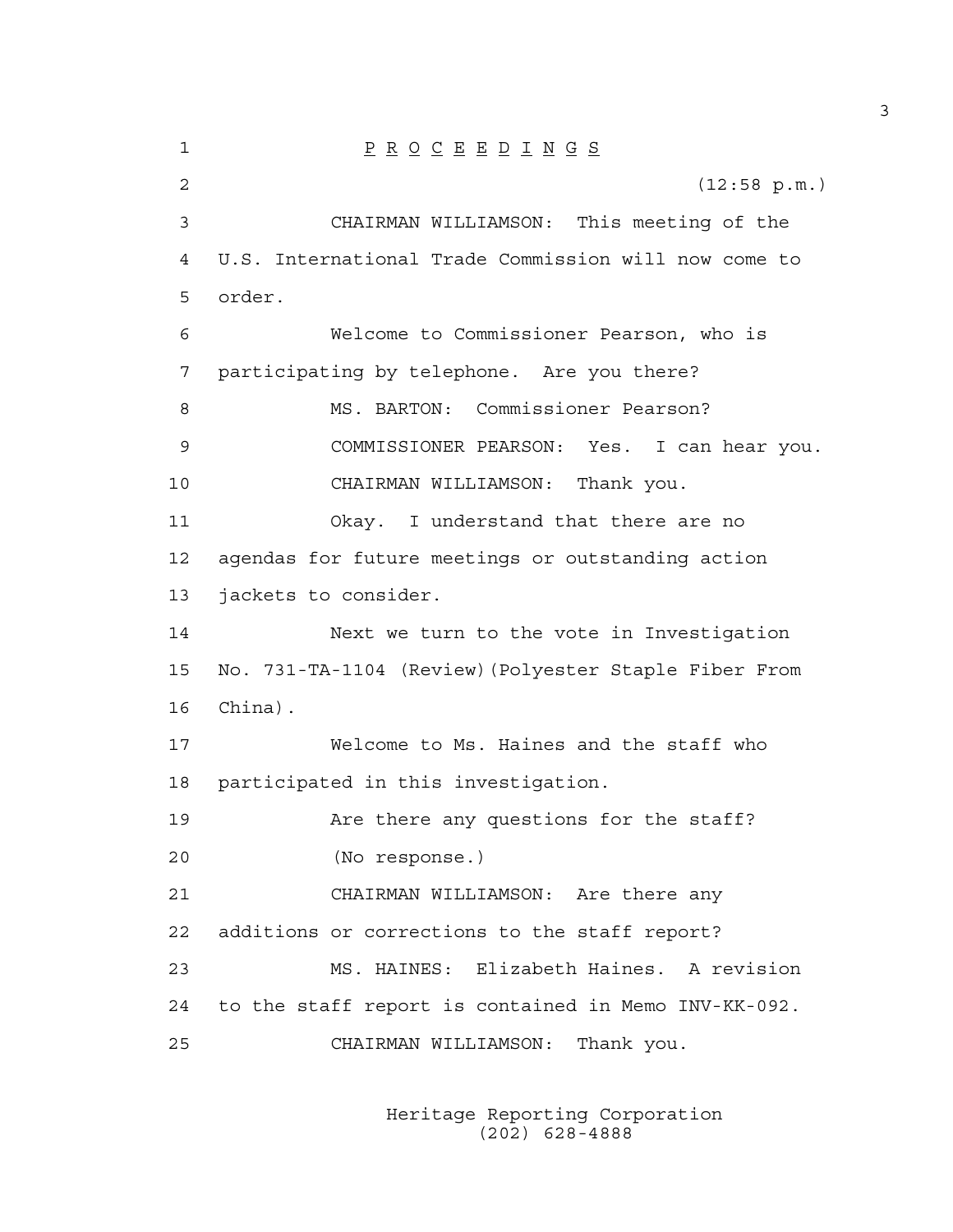1 Is there any objection to approval of the 2 staff report? 3 (No response.) 4 CHAIRMAN WILLIAMSON: Hearing none, it is 5 approved. 6 Madam Secretary, will you please call the 7 roll? 8 MS. BARTON: Commissioner Pearson? 9 COMMISSIONER PEARSON: I vote in the 10 affirmative. 11 MS. BARTON: Commissioner Pinkert? 12 COMMISSIONER PINKERT: I vote in the 13 affirmative. 14 MS. BARTON: Commissioner Williamson? 15 CHAIRMAN WILLIAMSON: I vote in the 16 affirmative. 17 MS. BARTON: Commissioner Johanson? 18 COMMISSIONER JOHANSON: I vote in the 19 affirmative. 20 MS. BARTON: Commissioner Aranoff? 21 COMMISSIONER ARANOFF: I vote in the 22 affirmative. 23 MS. BARTON: Commissioner Broadbent is not 24 participating. 25 Mr. Chairman, the Commission has reached an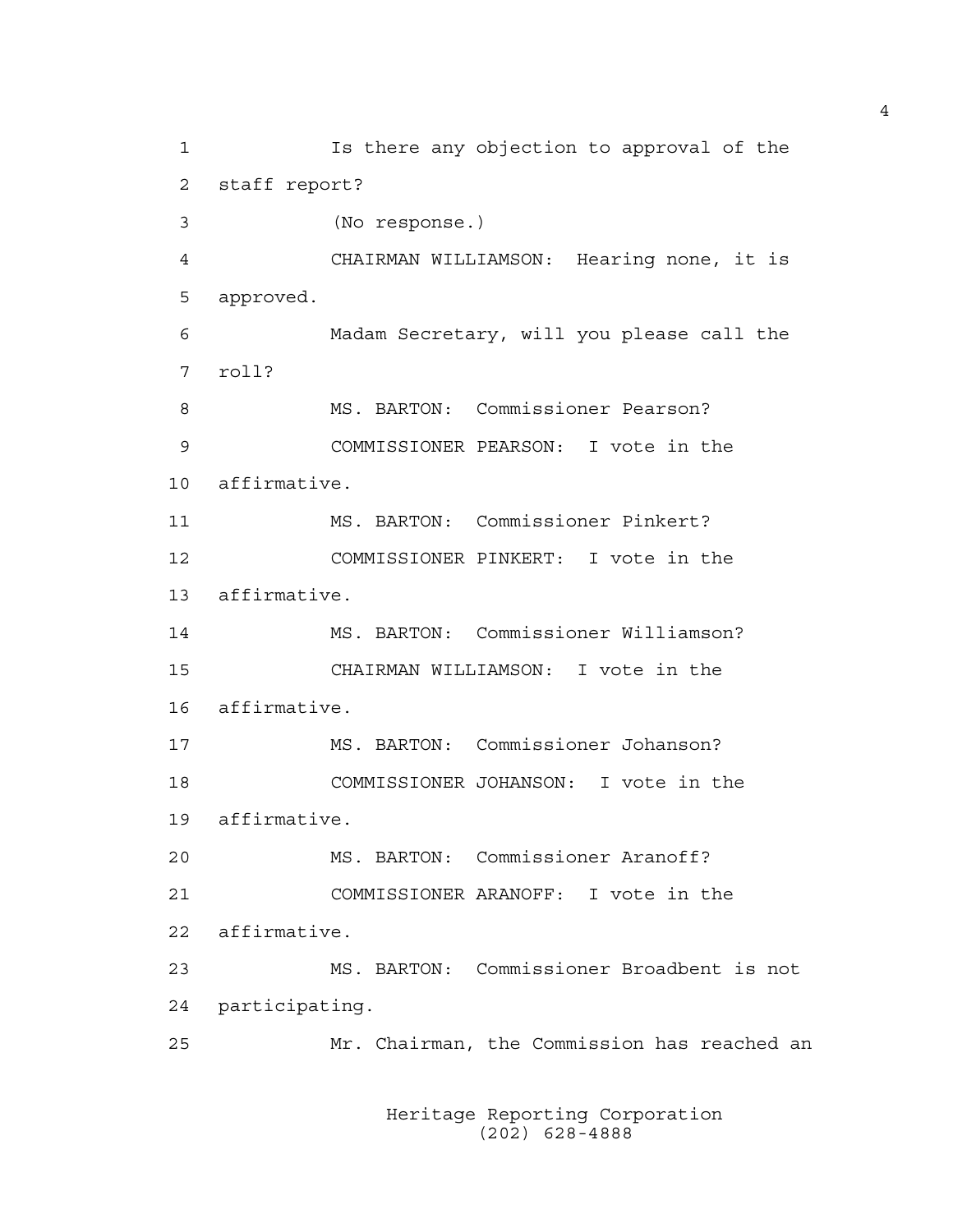1 affirmative determination.

2 CHAIRMAN WILLIAMSON: Okay. Thank you, 3 Madam Secretary. 4 Further information regarding this 5 determination will be in the press release. 6 Commissioners' opinions are currently scheduled to be 7 transmitted to the Secretary of Commerce on or before 8 September 28, 2012. 9 Thank you to all the staff who participated 10 in this investigation. 11 Seeing that there is no other business 12 before the Commission, this meeting is adjourned. 13 (Whereupon, at 1:00 p.m., the Commission 14 meeting in the above-entitled matter was concluded.) 15 // 16 // 17 // 18 // 19 // 20 // 21 //  $22 / /$ 23 // 24 // 25 //